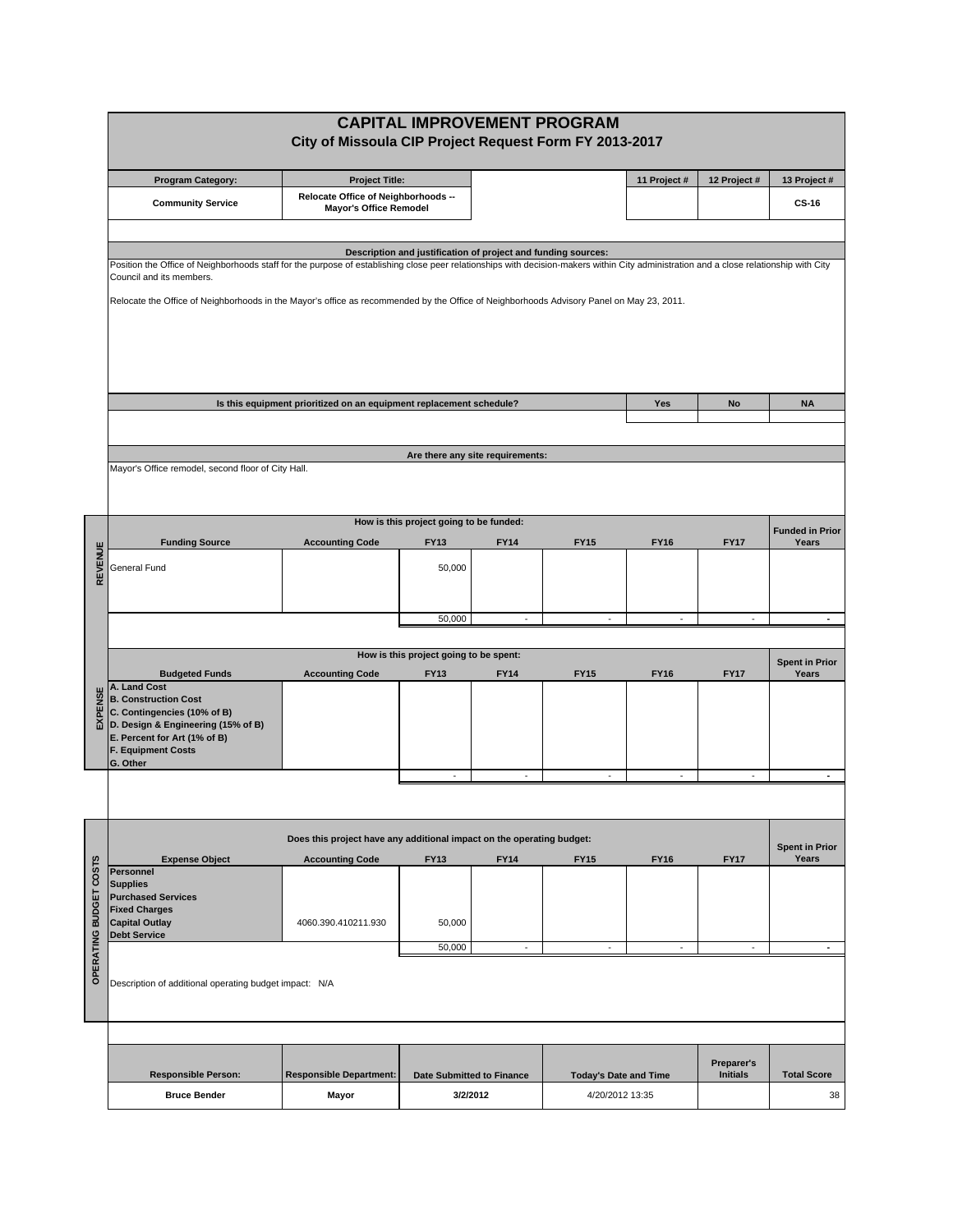| <b>CAPITAL IMPROVEMENT PROGRAM</b><br><b>Project Rating</b><br>(See C.I.P. Instructions For Explanation of Criteria)<br><b>Project Title:</b><br>10 Project #<br><b>Program Category:</b><br>Relocate Office of Neighborhoods --<br><b>Community Service</b><br><b>CS-16</b><br><b>Mayor's Office Remodel</b><br>Yes<br><b>Qualitative Analysis</b><br>No<br><b>Comments</b><br>1. Is the project necessary to meet federal,<br>state, or local legal requirements? This cri-<br>terion includes projects mandated by Court<br>X<br>Order to meet requirements of law or other<br>requirements. Of special concern is that the<br>project be accessible to the handicapped.<br>2. Is the project necessary to fulfill a con-<br>tractual requirement? This criterion includes<br>The Neighborhoods Advisory Panel recommended moving the Office of Neighborhoods to the Mayor's Office in<br>X<br>Federal or State grants which require local<br>their May 23, 2011 report. Article VI. Neighborhood Councils and Community Council, City of Missoula Charter<br>participation. Indicate the Grant name and<br>establishes Neighborhood Councils.<br>number in the comment column.<br>3. Is this project urgently required? Will de- |                              |                              |   |                                                                                                                                                                                                                                                                                                                                                                                                                      |                |                              |  |
|--------------------------------------------------------------------------------------------------------------------------------------------------------------------------------------------------------------------------------------------------------------------------------------------------------------------------------------------------------------------------------------------------------------------------------------------------------------------------------------------------------------------------------------------------------------------------------------------------------------------------------------------------------------------------------------------------------------------------------------------------------------------------------------------------------------------------------------------------------------------------------------------------------------------------------------------------------------------------------------------------------------------------------------------------------------------------------------------------------------------------------------------------------------------------------------------------------------------------------------|------------------------------|------------------------------|---|----------------------------------------------------------------------------------------------------------------------------------------------------------------------------------------------------------------------------------------------------------------------------------------------------------------------------------------------------------------------------------------------------------------------|----------------|------------------------------|--|
|                                                                                                                                                                                                                                                                                                                                                                                                                                                                                                                                                                                                                                                                                                                                                                                                                                                                                                                                                                                                                                                                                                                                                                                                                                      |                              |                              |   |                                                                                                                                                                                                                                                                                                                                                                                                                      |                |                              |  |
|                                                                                                                                                                                                                                                                                                                                                                                                                                                                                                                                                                                                                                                                                                                                                                                                                                                                                                                                                                                                                                                                                                                                                                                                                                      |                              |                              |   |                                                                                                                                                                                                                                                                                                                                                                                                                      |                |                              |  |
|                                                                                                                                                                                                                                                                                                                                                                                                                                                                                                                                                                                                                                                                                                                                                                                                                                                                                                                                                                                                                                                                                                                                                                                                                                      |                              |                              |   |                                                                                                                                                                                                                                                                                                                                                                                                                      |                |                              |  |
|                                                                                                                                                                                                                                                                                                                                                                                                                                                                                                                                                                                                                                                                                                                                                                                                                                                                                                                                                                                                                                                                                                                                                                                                                                      |                              |                              |   |                                                                                                                                                                                                                                                                                                                                                                                                                      |                |                              |  |
|                                                                                                                                                                                                                                                                                                                                                                                                                                                                                                                                                                                                                                                                                                                                                                                                                                                                                                                                                                                                                                                                                                                                                                                                                                      |                              |                              |   |                                                                                                                                                                                                                                                                                                                                                                                                                      |                |                              |  |
|                                                                                                                                                                                                                                                                                                                                                                                                                                                                                                                                                                                                                                                                                                                                                                                                                                                                                                                                                                                                                                                                                                                                                                                                                                      |                              |                              |   |                                                                                                                                                                                                                                                                                                                                                                                                                      |                |                              |  |
| lay result in curtailment of an essential ser-<br>vice? This statement should be checked<br>"Yes" only if an emergency is clearly indi-<br>cated; otherwise, answer "No". If "Yes",<br>be sure to give full justification.                                                                                                                                                                                                                                                                                                                                                                                                                                                                                                                                                                                                                                                                                                                                                                                                                                                                                                                                                                                                           |                              |                              | X |                                                                                                                                                                                                                                                                                                                                                                                                                      |                |                              |  |
| 4. Does the project provide for and/or im-<br>prove public health and/or public safety?<br>This criterion should be answered "No" un-<br>less public health and/or safety can be<br>shown to be an urgent or critical factor.                                                                                                                                                                                                                                                                                                                                                                                                                                                                                                                                                                                                                                                                                                                                                                                                                                                                                                                                                                                                        |                              |                              | X |                                                                                                                                                                                                                                                                                                                                                                                                                      |                |                              |  |
|                                                                                                                                                                                                                                                                                                                                                                                                                                                                                                                                                                                                                                                                                                                                                                                                                                                                                                                                                                                                                                                                                                                                                                                                                                      | <b>Quantitative Analysis</b> | Raw<br><b>Score</b><br>Range |   | <b>Comments</b>                                                                                                                                                                                                                                                                                                                                                                                                      | Weight         | <b>Total</b><br><b>Score</b> |  |
| 5. Does the project result in maximum<br>benefit to the community from the<br>investment dollar?                                                                                                                                                                                                                                                                                                                                                                                                                                                                                                                                                                                                                                                                                                                                                                                                                                                                                                                                                                                                                                                                                                                                     |                              | $(0-3)$<br>2                 |   | Based upon the findings of the 5/23/2011 Neighborhood Advisory Panel report, moving the Office<br>of Neighborhoods to the Mayor's Office will empower the Neighborhood Liaison/Advocate and<br>establish a closer peer relationship with decision-makers within the Administration and derive<br>maximum benefit for Missoula's neighborhoods achieved via close proximity to the Mayor and City<br>Council members. |                | 10                           |  |
| 6. Does the project require speedy<br>implementation in order to assure its<br>maximum effectiveness?                                                                                                                                                                                                                                                                                                                                                                                                                                                                                                                                                                                                                                                                                                                                                                                                                                                                                                                                                                                                                                                                                                                                |                              | $(0-3)$<br>2                 |   | Relocating the Office of Neighborhoods to the Mayor's Office will result in an improved and<br>effective delivery of service to Missoula's Neighborhood Councils as recommended by the<br>5/23/2011 Neighborhood Advisory Panel report.                                                                                                                                                                              |                | 8                            |  |
| 7. Does the project conserve energy,<br>cultural or natural resources, or reduce<br>pollution?                                                                                                                                                                                                                                                                                                                                                                                                                                                                                                                                                                                                                                                                                                                                                                                                                                                                                                                                                                                                                                                                                                                                       |                              | $(0-3)$                      |   |                                                                                                                                                                                                                                                                                                                                                                                                                      | 3              |                              |  |
| 8. Does the project improve or expand<br>upon essential City services where such<br>services are recognized and accepted as<br>being necessary and effective?                                                                                                                                                                                                                                                                                                                                                                                                                                                                                                                                                                                                                                                                                                                                                                                                                                                                                                                                                                                                                                                                        |                              | $(0-2)$<br>$\overline{2}$    |   | The remodel project to accommodate the Office of Neighborhoods within the Mayor's Office will<br>enhance communication and improve relationships between administration, elected officials and<br>Neighborhood Councils per the 5/23/21011 Neighborhood Advisory Panel report.                                                                                                                                       | $\overline{4}$ | 8                            |  |
| 9. Does the project specifically relate to the<br>City's strategic planning priorities or other<br>plans?                                                                                                                                                                                                                                                                                                                                                                                                                                                                                                                                                                                                                                                                                                                                                                                                                                                                                                                                                                                                                                                                                                                            |                              | $(0-3)$<br>3                 |   | 1.) Strategic Plan Goal I., Strategy 1., We will maintain or improve the level of service to citizens.<br>2. ) Article VI. Neighborhood Councils and Community Council, City of Missoula Charter.                                                                                                                                                                                                                    | 4              | 12                           |  |
|                                                                                                                                                                                                                                                                                                                                                                                                                                                                                                                                                                                                                                                                                                                                                                                                                                                                                                                                                                                                                                                                                                                                                                                                                                      |                              |                              |   | <b>Total Score</b>                                                                                                                                                                                                                                                                                                                                                                                                   |                | 38                           |  |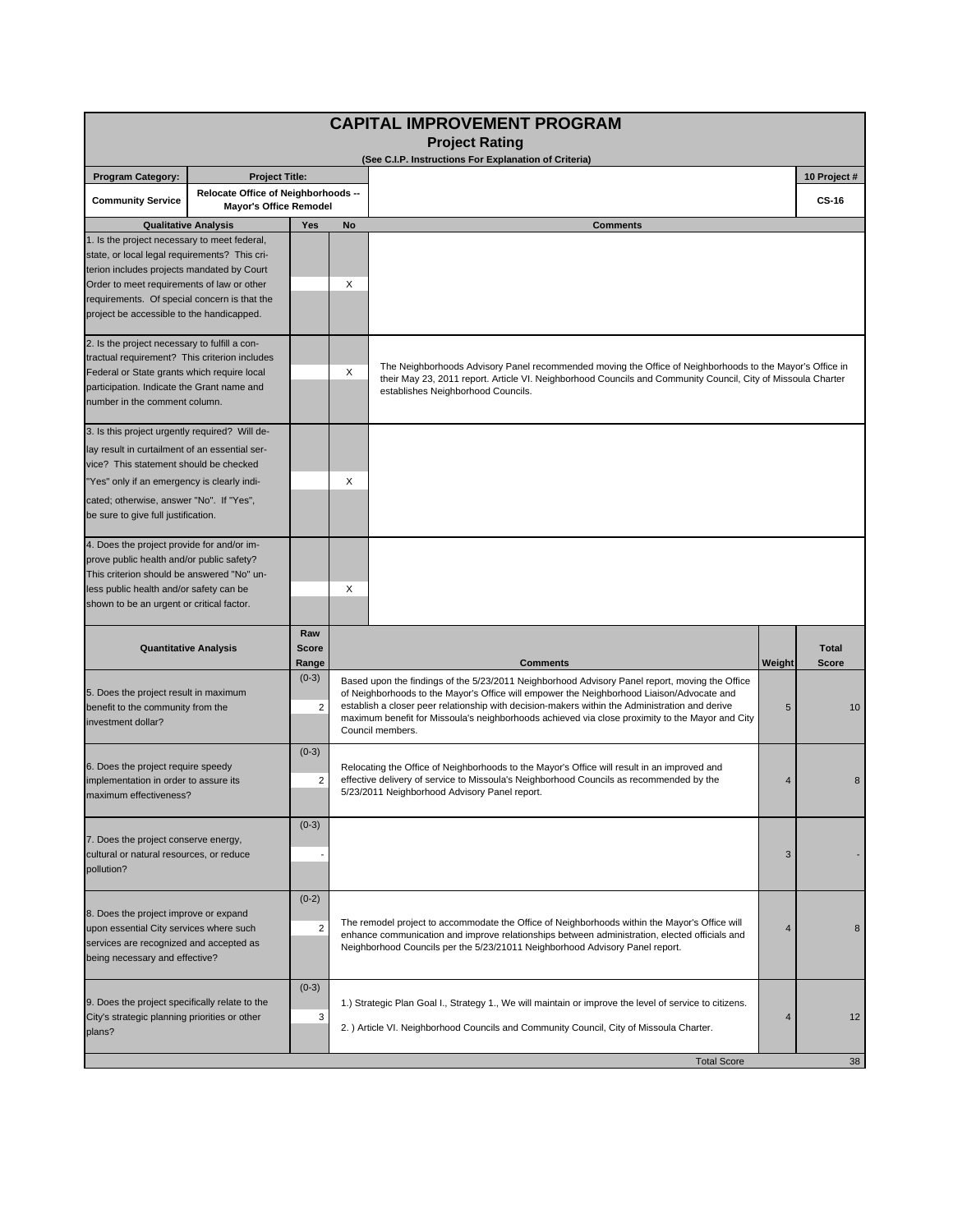## The Office of Neighborhoods Advisory Panel's Recommendations:

## 1) Enhancing the Role of the Neighborhood Liaison and

- 2) Empowering the Neighborhood Liaison/Advocate and Establishing a Closer Peer Relationship with Decision-makers within the Administration
- Rename the neighborhood liaison the neighborhood advocate.
- Position the Office of Neighborhoods so that the neighborhood advocate will have close peer relationships with decision-makers within the administration and a close relationship with City Council and its members. Assigning the position to the Mayor's office is the best choice for highlighting neighborhoods as an important part of city government, even if the physical location of the office needs to remain in its present location for the time being.
- Include the neighborhood advocate as a member of the administration's senior leadership team.
- Encourage and foster a close and coordinated working relationship between the neighborhood advocate and the communications officer.
- Establish the Chief Administrative Officer as the neighborhood advocate's supervisor.
- Establish the neighborhood advocate as a Mayoral appointment confirmed by City Council.
- Provide staff support for the Office of Neighborhoods so that its administrative, accounting, budgeting, clerical, communication, and payroll responsibilities can continue.
- Authorize the neighborhood advocate to promote the neighborhood council system. to cultivate citizens to become neighborhood council leaders, to train citizens to become neighborhood council leaders, to facilitate civil discourse within neighborhoods, to facilitate social networking within neighborhoods, and to facilitate long range planning in neighborhoods.
- Authorize the neighborhood advocate to be the networking hub for communications between neighborhoods and city officials and to facilitate the early inclusion of neighborhoods in city planning and policy decisions (e.g. Municipal Code 1.18.080) C) - project development schedules should include early notification and sufficient time to enable citizens to participate in an informed manner in the policy making process and shape projects under development.)
- . Authorize the neighborhood advocate to be a neighborhood ambassador to other cities, to study, compare, and report on best practices in other cities, and to pursue continued professional development for him/herself as a neighborhood advocate.
- . Authorize the neighborhood advocate to administer a neighborhood project fund grant program and to monitor and manage neighborhood council communications and records.

Office of Neighborhoods Advisory Panel's Recommendations (5/23/2011) Page 1 of 3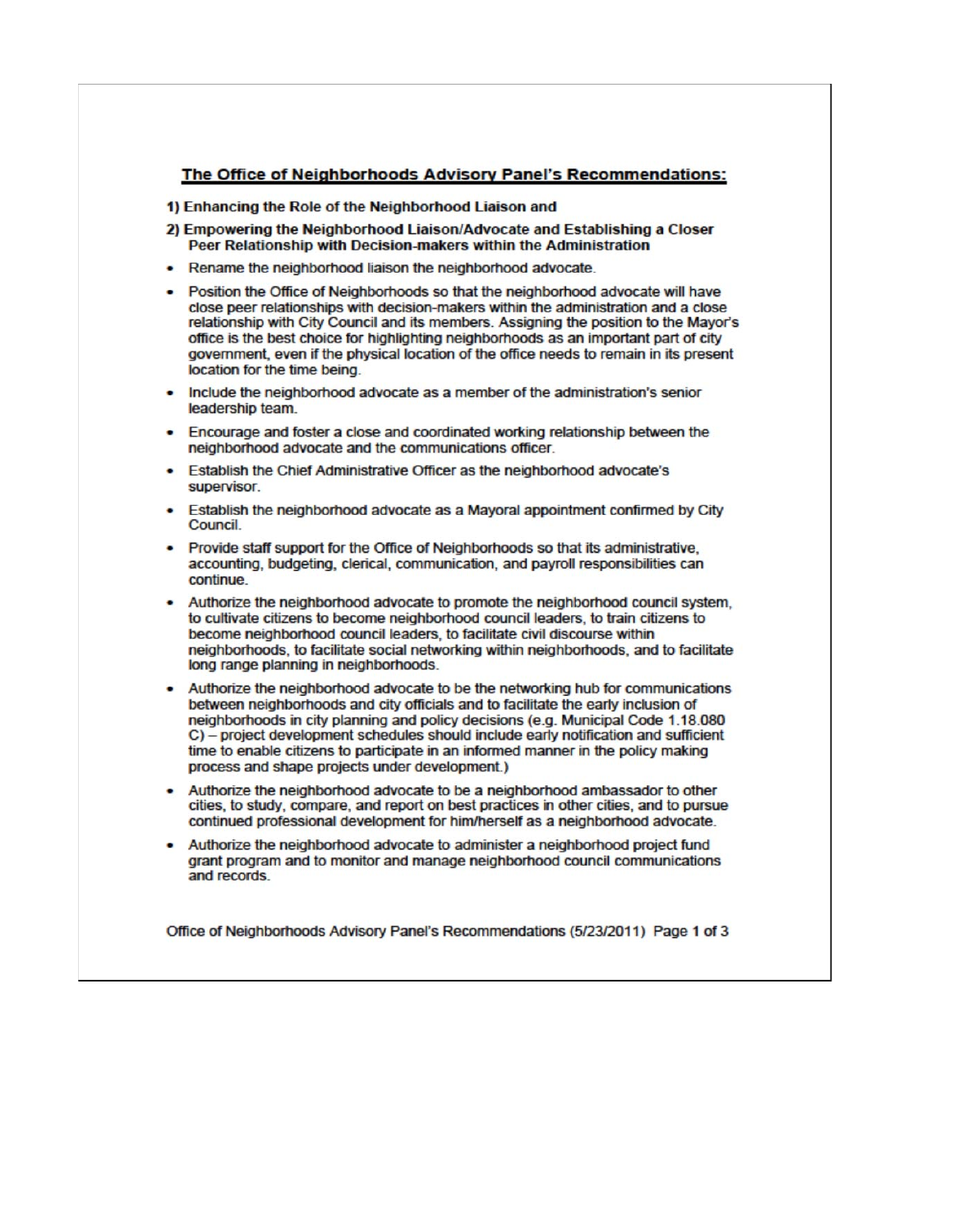| <b>Preliminary Construction Cost Estimate</b> |                                   |                                         |                                     |                   |
|-----------------------------------------------|-----------------------------------|-----------------------------------------|-------------------------------------|-------------------|
| April 19, 2011                                |                                   | Project No.: 11.009                     |                                     |                   |
| <b>Building</b>                               |                                   |                                         |                                     |                   |
| Division                                      |                                   |                                         |                                     |                   |
| Division 1 - General Conditions               |                                   |                                         | 12.0% \$                            | 5.116.04          |
| Division 2 - Site Work                        |                                   |                                         | $0.0%$ \$                           |                   |
| Division 3 - Concrete                         |                                   |                                         | $0.0%$ \$                           |                   |
| Division 4 - Masonry                          |                                   |                                         | $0.0\%$ \$                          |                   |
| Division 5 - Metals                           |                                   |                                         | $3.5%$ \$                           | 1,500.00          |
| Division 6 - Woods & Plastics                 |                                   |                                         | 16.9% \$                            | 7,201.96          |
| Division 7 - Thermal & Moisture Protection    |                                   |                                         | $1.4%$ \$                           | 579.20            |
| Division 8 - Doors & Windows                  |                                   |                                         | 12.6% \$                            | 5,375.00          |
| Division 9 - Finishes                         |                                   |                                         | $31.1%$ \$                          | 13.222.41         |
| Division 10 - Specialties                     |                                   |                                         | $0.0%$ \$                           |                   |
| Division 11 - Equipment                       |                                   |                                         | $0.0%$ \$                           |                   |
| Division 12 - Furnishings                     |                                   |                                         | $0.0%$ \$                           | ٠                 |
| Division 13 - Special Construction            |                                   |                                         | $2.4\%$ \$                          | 1,008.00          |
| Division 15 - Mechanical                      |                                   |                                         | $9.5%$ \$                           | 4,032.00          |
| Division 16 - Electrical                      |                                   |                                         | 10.6% \$                            | 4,532.00          |
|                                               |                                   | Subtotal Estimated Division Costs S     |                                     | 42,566.60         |
|                                               |                                   | Contractor Overhead and Profit @ 10% \$ |                                     | 4,256.66          |
|                                               |                                   |                                         | Total including O&P \$              | 46.823.27         |
|                                               |                                   |                                         | Bidding Contingency @ 5% \$         | 2,341.16          |
|                                               |                                   |                                         | <b>Construction Cost Estimate S</b> | 49,164.43         |
|                                               |                                   | Construction Contingency @ 5% \$        |                                     | 2,341.16          |
|                                               |                                   | Alternate                               | <b>Budget/</b>                      | <b>Difference</b> |
| <b>Deductive Alternates</b>                   |                                   | Cost                                    | <b>Base Cost</b>                    |                   |
|                                               | Subtotal                          |                                         |                                     | \$0.00            |
|                                               | O&P, Gen Cond. @ 13%              |                                         |                                     | \$0.00            |
|                                               | Total                             |                                         |                                     | \$0.00            |
|                                               | <b>Bidding Contingency @5%</b>    |                                         |                                     | \$0.00            |
|                                               | <b>Construction Cost Estimate</b> |                                         |                                     | \$0.00            |
|                                               |                                   | Alternate                               | <b>Budget/</b>                      | Difference        |
| <b>Additive Alternates</b>                    |                                   | Cost                                    | <b>Base Cost</b>                    |                   |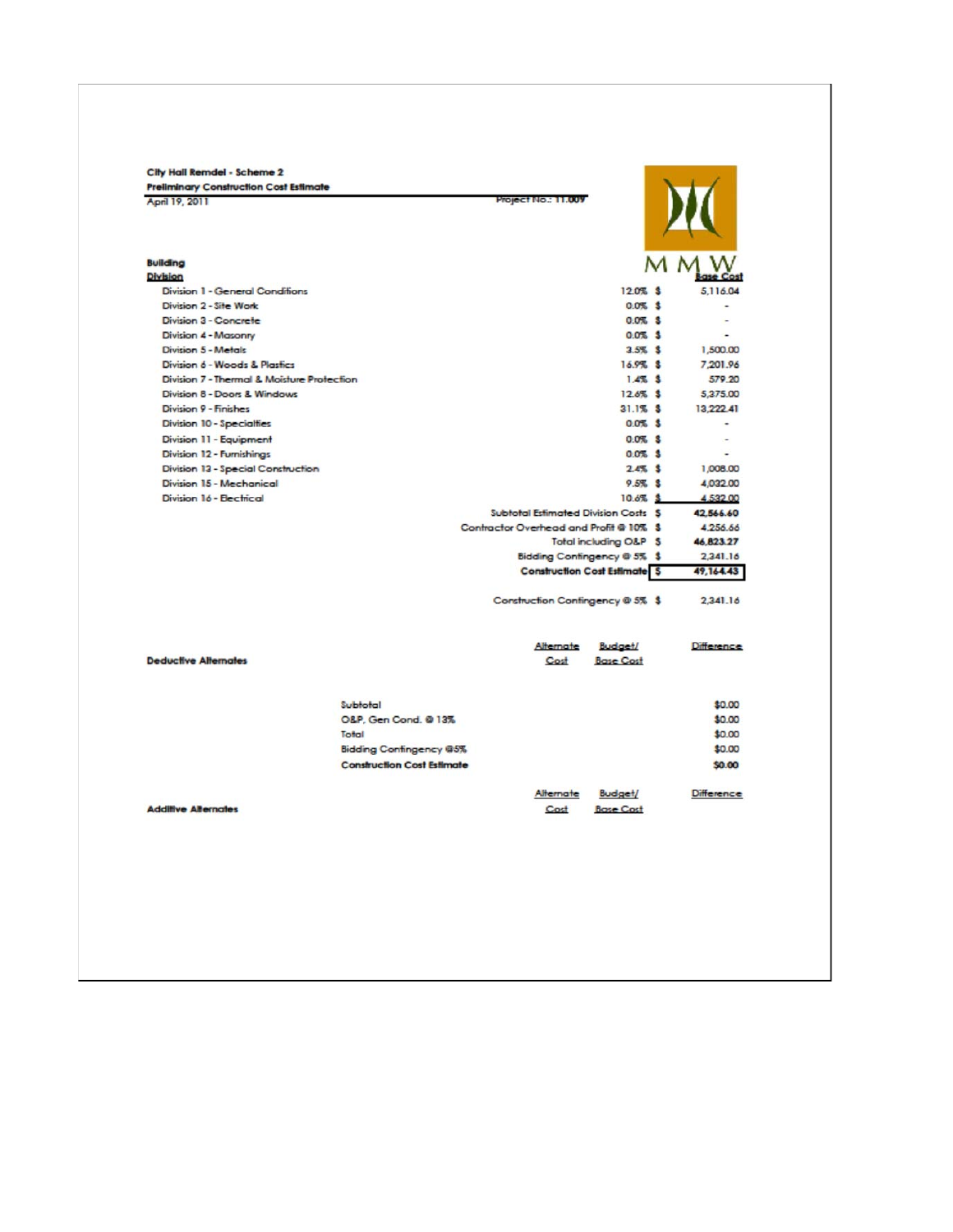

 $+$ 

 $+$